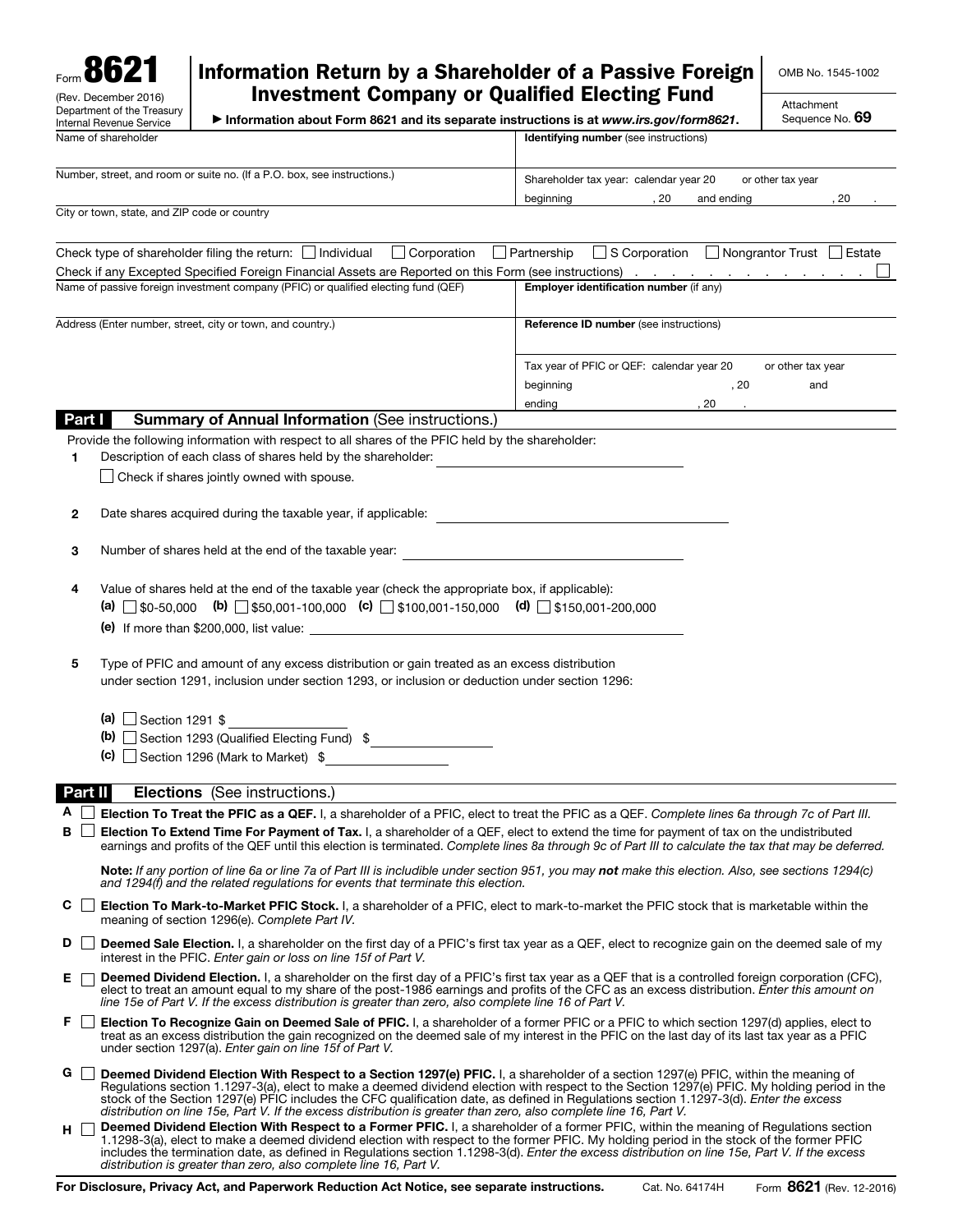|                | Form 8621 (Rev. 12-2016)                                                                                                                                                                                                      | Page 2          |
|----------------|-------------------------------------------------------------------------------------------------------------------------------------------------------------------------------------------------------------------------------|-----------------|
| Part III       | Income From a Qualified Electing Fund (QEF). All QEF shareholders complete lines 6a through 7c. If you are making<br>Election B, also complete lines 8a through 9c. (See instructions.)                                       |                 |
| 6а             | Enter your pro rata share of the ordinary earnings of the QEF<br>6a                                                                                                                                                           |                 |
| b              | Enter the portion of line 6a that is included in income under section 951 or that                                                                                                                                             |                 |
|                | 6b                                                                                                                                                                                                                            |                 |
| c              | Subtract line 6b from line 6a. Enter this amount on your tax return as ordinary income.                                                                                                                                       | 6с              |
| 7a             | 7a<br>Enter your pro rata share of the total net capital gain of the QEF                                                                                                                                                      |                 |
| b              | Enter the portion of line 7a that is included in income under section 951 or that                                                                                                                                             |                 |
|                | 7b<br>may be excluded under section 1293(q)<br>the contract of the contract of the contract of                                                                                                                                |                 |
| c              | Subtract line 7b from line 7a. This amount is a net long-term capital gain. Enter this amount in Part II of the<br>Schedule D used for your income tax return. (See instructions.)                                            | 7c              |
|                | Complete lines 8 and 9 only if you are making a section 1294 election (Election B) for the current tax year.                                                                                                                  |                 |
| 8а             | Add lines 6c and 7c                                                                                                                                                                                                           | 8а              |
| b              | Enter the total amount of cash and the fair market value of other property distributed                                                                                                                                        |                 |
|                | or deemed distributed to you during the tax year of the QEF. (See instructions.).<br>8b                                                                                                                                       |                 |
| c              | Enter the portion of line 8a not already included in line 8b that is attributable to shares                                                                                                                                   |                 |
|                | in the QEF that you disposed of, pledged, or otherwise transferred during the tax year<br>8с                                                                                                                                  |                 |
| d              | Add lines 8b and 8c                                                                                                                                                                                                           | 8d              |
| е              | Subtract line 8d from line 8a, and enter the difference (if zero or less, enter amount in brackets).                                                                                                                          | 8e              |
|                | Important: If line 8e is greater than zero, and no portion of line 6a or 7a is includible in income under section                                                                                                             |                 |
|                | 951, you may make Election B with respect to the amount on line 8e.                                                                                                                                                           |                 |
| 9а             | 9a<br>Enter the total tax for the tax year (See instructions.)<br>and a strong control of the state of                                                                                                                        |                 |
| b              | Enter the total tax for the tax year determined without regard to the amount                                                                                                                                                  |                 |
|                | entered on line 8e. .<br>9b<br>and a strategic and a                                                                                                                                                                          |                 |
| c              | Subtract line 9b from line 9a. This is the deferred tax, the time for payment of which is extended by<br>making Election B. See instructions and a series of the set of the set of the set of the set of the set of the       | 9с              |
| <b>Part IV</b> | Gain or (Loss) From Mark-to-Market Election (See instructions.)                                                                                                                                                               |                 |
| 10a            |                                                                                                                                                                                                                               | 10a             |
| b              | Enter your adjusted basis in the stock at the end of the tax year enter the state of the state of the state of the tax year and the state of the state of the state of the state of the tax year.                             | 10b             |
| c              | Subtract line 10b from line 10a. If a gain, do not complete lines 11 and 12. Include this amount as ordinary                                                                                                                  |                 |
|                | income on your tax return. If a loss, go to line $11.$ $\ldots$ $\ldots$ $\ldots$ $\ldots$ $\ldots$ $\ldots$                                                                                                                  | 10c             |
| 11             | Enter any unreversed inclusions (as defined in section 1296(d) enterprise and any unreversed inclusions (as defined in section 1296(d))                                                                                       | 11              |
| 12             | Enter the loss from line 10c, but only to the extent of unreversed inclusions on line 11. Include this amount as                                                                                                              |                 |
|                |                                                                                                                                                                                                                               | 12              |
| 13             | If you sold or otherwise disposed of any section 1296 stock (see instructions) during the tax year:                                                                                                                           |                 |
| а              | Enter the fair market value of the stock on the date of sale or disposition                                                                                                                                                   | 1За             |
| D              | Enter the adjusted basis of the stock on the date of sale or disposition                                                                                                                                                      | 13 <sub>b</sub> |
| c              | Subtract line 13b from line 13a. If a gain, do not complete line 14. Include this amount as ordinary income on                                                                                                                |                 |
|                |                                                                                                                                                                                                                               | 13с             |
| 14a            | Enter any unreversed inclusions (as defined in section 1296(d) enter any statement of the statement of the statement of the statement of the statement of the statement of the statement of the statement of the statement of | 14a             |
| b              | Enter the loss from line 13c, but only to the extent of unreversed inclusions on line 14a. Include this amount as                                                                                                             |                 |
|                | an ordinary loss on your tax return. If the loss on line 13c exceeds unreversed inclusions on line 14a, complete                                                                                                              |                 |
|                |                                                                                                                                                                                                                               | 14b             |
| c              | Enter the amount by which the loss on line 13c exceeds unreversed inclusions on line 14a. Include this amount                                                                                                                 |                 |
|                | on your tax return according to the rules generally applicable for losses provided elsewhere in the Code and                                                                                                                  |                 |
|                |                                                                                                                                                                                                                               | 14с             |
|                | Note: See instructions in case of multiple sales or dispositions.                                                                                                                                                             |                 |

Form 8621 (Rev. 12-2016)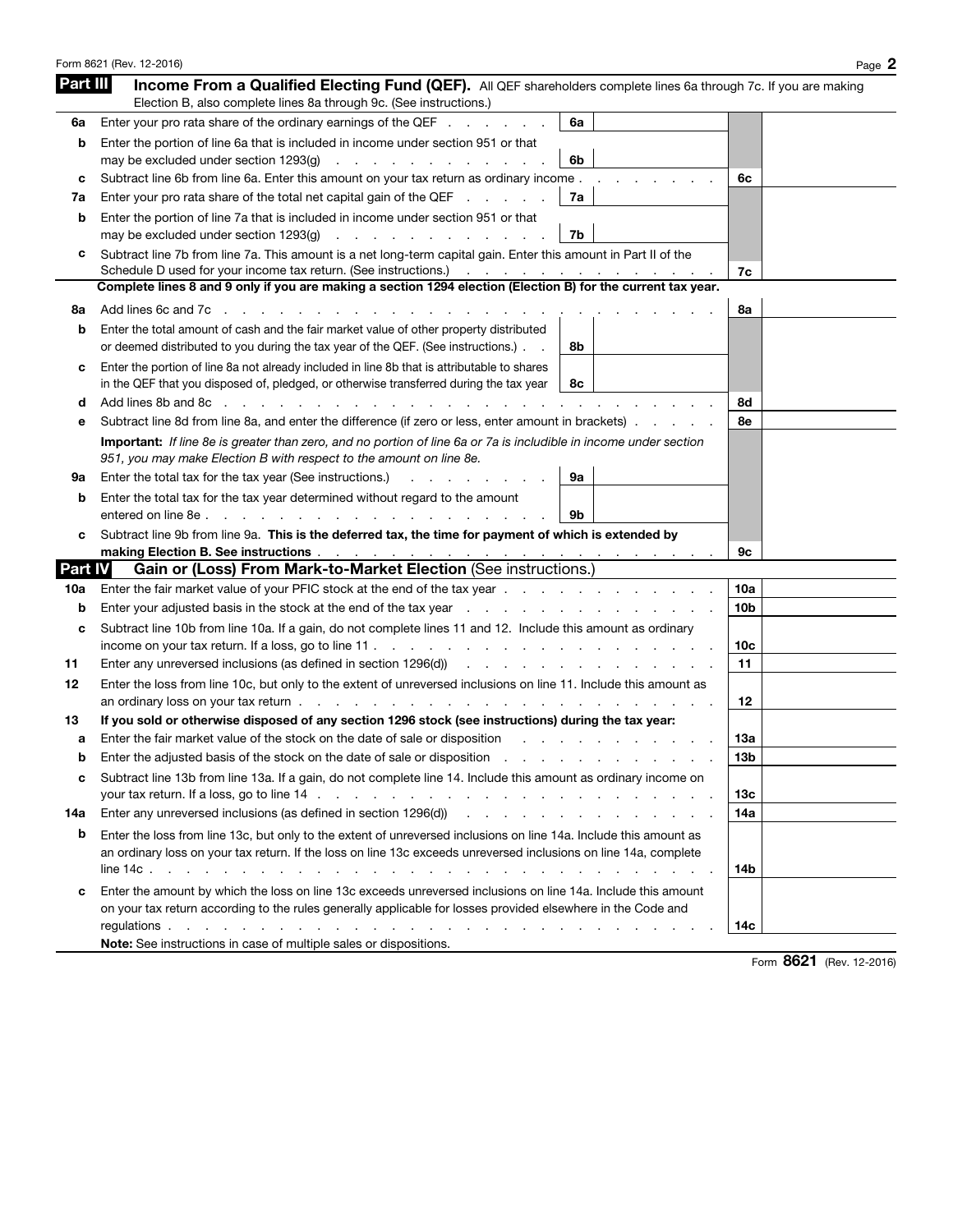| Part V<br>Distributions From and Dispositions of Stock of a Section 1291 Fund (See instructions.)<br>Complete a separate Part V for each excess distribution and disposition (see instructions).<br>Enter your total distributions from the section 1291 fund during the current tax year with respect to the<br>15a<br>applicable stock. If the holding period of the stock began in the current tax year, see instructions<br>15a<br>Enter the total distributions (reduced by the portions of such distributions that were excess distributions but<br>b<br>not included in income under section $1291(a)(1)(B)$ made by the fund with respect to the applicable stock for<br>each of the 3 years preceding the current tax year (or if shorter, the portion of the shareholder's holding period<br><b>15b</b><br>Divide line 15b by 3. (See instructions if the number of preceding tax years is less than 3.)<br>15c<br>c<br>Multiply line 15c by 125% (1.25)<br><b>15d</b><br>.<br>d<br>Subtract line 15d from line 15a. This amount, if more than zero, is the excess distribution with respect to the<br>е<br>applicable stock. If there is an excess distribution, complete line 16. If zero or less and you did not dispose of<br>stock during the tax year, <b>do not</b> complete the rest of Part V. See instructions if you received more than one<br>distribution during the current tax year. Also, see instructions for rules for reporting a nonexcess distribution on<br>your income tax return<br>15e<br>Enter gain or loss from the disposition of stock of a section 1291 fund or former section 1291 fund. If a gain,<br>f<br>complete line 16. If a loss, show it in brackets and <b>do not</b> complete line 16.<br>15f<br>If there is a positive amount on line 15e or 15f (or both), attach a statement for each excess distribution and<br>16a<br>disposition. Show your holding period for each share of stock or block of shares held. Allocate the excess<br>distribution or gain to each day in your holding period. Add all amounts that are allocated to days in each tax<br>year.<br>Enter the total of the amounts determined in line 16a that are allocable to the current tax year and tax years before the<br>b<br>foreign corporation became a PFIC (pre-PFIC years). Enter these amounts on your income tax return as other income<br>16 <sub>b</sub><br>Enter the aggregate increases in tax (before credits) for each tax year in your holding period (other than the<br>с<br>16c<br><b>16d</b><br>d<br>Subtract line 16d from line 16c. Enter this amount on your income tax return as "additional tax." (See instructions.) .<br><b>16e</b><br>е<br>Determine interest on each net increase in tax determined on line 16e using the rates and methods of section<br>f | Form 8621 (Rev. 12-2016)                                               | Page 3                           |
|--------------------------------------------------------------------------------------------------------------------------------------------------------------------------------------------------------------------------------------------------------------------------------------------------------------------------------------------------------------------------------------------------------------------------------------------------------------------------------------------------------------------------------------------------------------------------------------------------------------------------------------------------------------------------------------------------------------------------------------------------------------------------------------------------------------------------------------------------------------------------------------------------------------------------------------------------------------------------------------------------------------------------------------------------------------------------------------------------------------------------------------------------------------------------------------------------------------------------------------------------------------------------------------------------------------------------------------------------------------------------------------------------------------------------------------------------------------------------------------------------------------------------------------------------------------------------------------------------------------------------------------------------------------------------------------------------------------------------------------------------------------------------------------------------------------------------------------------------------------------------------------------------------------------------------------------------------------------------------------------------------------------------------------------------------------------------------------------------------------------------------------------------------------------------------------------------------------------------------------------------------------------------------------------------------------------------------------------------------------------------------------------------------------------------------------------------------------------------------------------------------------------------------------------------------------------------------------------------------------------------------------------------------------------------------------------------------------------------------------------------------------------------------------------------------------------|------------------------------------------------------------------------|----------------------------------|
|                                                                                                                                                                                                                                                                                                                                                                                                                                                                                                                                                                                                                                                                                                                                                                                                                                                                                                                                                                                                                                                                                                                                                                                                                                                                                                                                                                                                                                                                                                                                                                                                                                                                                                                                                                                                                                                                                                                                                                                                                                                                                                                                                                                                                                                                                                                                                                                                                                                                                                                                                                                                                                                                                                                                                                                                                    |                                                                        |                                  |
|                                                                                                                                                                                                                                                                                                                                                                                                                                                                                                                                                                                                                                                                                                                                                                                                                                                                                                                                                                                                                                                                                                                                                                                                                                                                                                                                                                                                                                                                                                                                                                                                                                                                                                                                                                                                                                                                                                                                                                                                                                                                                                                                                                                                                                                                                                                                                                                                                                                                                                                                                                                                                                                                                                                                                                                                                    |                                                                        |                                  |
|                                                                                                                                                                                                                                                                                                                                                                                                                                                                                                                                                                                                                                                                                                                                                                                                                                                                                                                                                                                                                                                                                                                                                                                                                                                                                                                                                                                                                                                                                                                                                                                                                                                                                                                                                                                                                                                                                                                                                                                                                                                                                                                                                                                                                                                                                                                                                                                                                                                                                                                                                                                                                                                                                                                                                                                                                    |                                                                        |                                  |
|                                                                                                                                                                                                                                                                                                                                                                                                                                                                                                                                                                                                                                                                                                                                                                                                                                                                                                                                                                                                                                                                                                                                                                                                                                                                                                                                                                                                                                                                                                                                                                                                                                                                                                                                                                                                                                                                                                                                                                                                                                                                                                                                                                                                                                                                                                                                                                                                                                                                                                                                                                                                                                                                                                                                                                                                                    |                                                                        |                                  |
|                                                                                                                                                                                                                                                                                                                                                                                                                                                                                                                                                                                                                                                                                                                                                                                                                                                                                                                                                                                                                                                                                                                                                                                                                                                                                                                                                                                                                                                                                                                                                                                                                                                                                                                                                                                                                                                                                                                                                                                                                                                                                                                                                                                                                                                                                                                                                                                                                                                                                                                                                                                                                                                                                                                                                                                                                    |                                                                        |                                  |
|                                                                                                                                                                                                                                                                                                                                                                                                                                                                                                                                                                                                                                                                                                                                                                                                                                                                                                                                                                                                                                                                                                                                                                                                                                                                                                                                                                                                                                                                                                                                                                                                                                                                                                                                                                                                                                                                                                                                                                                                                                                                                                                                                                                                                                                                                                                                                                                                                                                                                                                                                                                                                                                                                                                                                                                                                    |                                                                        |                                  |
|                                                                                                                                                                                                                                                                                                                                                                                                                                                                                                                                                                                                                                                                                                                                                                                                                                                                                                                                                                                                                                                                                                                                                                                                                                                                                                                                                                                                                                                                                                                                                                                                                                                                                                                                                                                                                                                                                                                                                                                                                                                                                                                                                                                                                                                                                                                                                                                                                                                                                                                                                                                                                                                                                                                                                                                                                    |                                                                        |                                  |
|                                                                                                                                                                                                                                                                                                                                                                                                                                                                                                                                                                                                                                                                                                                                                                                                                                                                                                                                                                                                                                                                                                                                                                                                                                                                                                                                                                                                                                                                                                                                                                                                                                                                                                                                                                                                                                                                                                                                                                                                                                                                                                                                                                                                                                                                                                                                                                                                                                                                                                                                                                                                                                                                                                                                                                                                                    |                                                                        |                                  |
|                                                                                                                                                                                                                                                                                                                                                                                                                                                                                                                                                                                                                                                                                                                                                                                                                                                                                                                                                                                                                                                                                                                                                                                                                                                                                                                                                                                                                                                                                                                                                                                                                                                                                                                                                                                                                                                                                                                                                                                                                                                                                                                                                                                                                                                                                                                                                                                                                                                                                                                                                                                                                                                                                                                                                                                                                    |                                                                        |                                  |
|                                                                                                                                                                                                                                                                                                                                                                                                                                                                                                                                                                                                                                                                                                                                                                                                                                                                                                                                                                                                                                                                                                                                                                                                                                                                                                                                                                                                                                                                                                                                                                                                                                                                                                                                                                                                                                                                                                                                                                                                                                                                                                                                                                                                                                                                                                                                                                                                                                                                                                                                                                                                                                                                                                                                                                                                                    |                                                                        |                                  |
|                                                                                                                                                                                                                                                                                                                                                                                                                                                                                                                                                                                                                                                                                                                                                                                                                                                                                                                                                                                                                                                                                                                                                                                                                                                                                                                                                                                                                                                                                                                                                                                                                                                                                                                                                                                                                                                                                                                                                                                                                                                                                                                                                                                                                                                                                                                                                                                                                                                                                                                                                                                                                                                                                                                                                                                                                    |                                                                        |                                  |
|                                                                                                                                                                                                                                                                                                                                                                                                                                                                                                                                                                                                                                                                                                                                                                                                                                                                                                                                                                                                                                                                                                                                                                                                                                                                                                                                                                                                                                                                                                                                                                                                                                                                                                                                                                                                                                                                                                                                                                                                                                                                                                                                                                                                                                                                                                                                                                                                                                                                                                                                                                                                                                                                                                                                                                                                                    |                                                                        |                                  |
|                                                                                                                                                                                                                                                                                                                                                                                                                                                                                                                                                                                                                                                                                                                                                                                                                                                                                                                                                                                                                                                                                                                                                                                                                                                                                                                                                                                                                                                                                                                                                                                                                                                                                                                                                                                                                                                                                                                                                                                                                                                                                                                                                                                                                                                                                                                                                                                                                                                                                                                                                                                                                                                                                                                                                                                                                    | 6621. Enter the aggregate amount of interest here. (See instructions.) | 16f<br><b>9691</b> (Day 10,0010) |

Form 8621 (Rev. 12-2016)